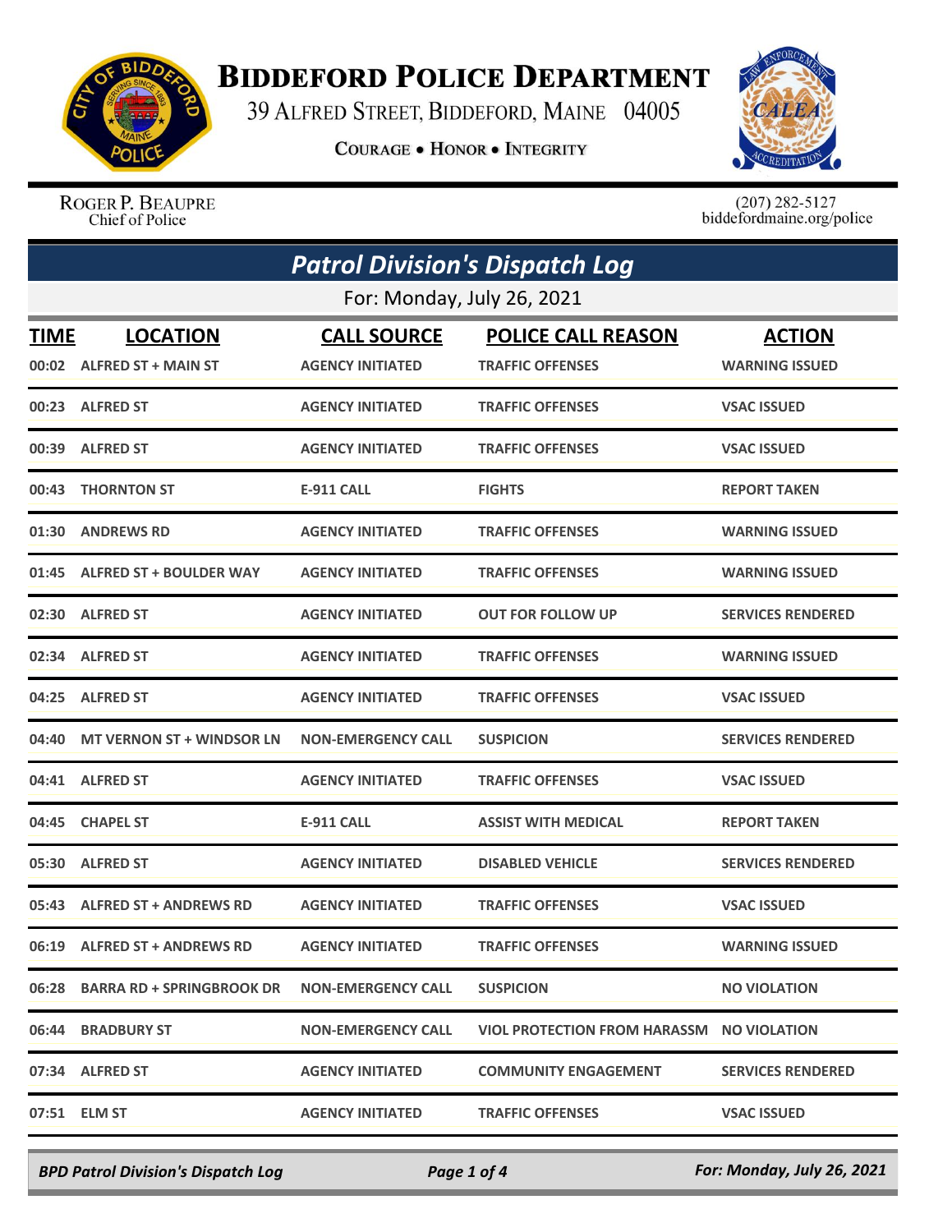| <b>TIME</b> | <b>LOCATION</b>                                                                                                 | <b>CALL SOURCE</b>        | <b>POLICE CALL REASON</b>                   | <b>ACTION</b>             |  |
|-------------|-----------------------------------------------------------------------------------------------------------------|---------------------------|---------------------------------------------|---------------------------|--|
|             | 08:01 ELM ST                                                                                                    | <b>AGENCY INITIATED</b>   | <b>TRAFFIC OFFENSES</b>                     | <b>VSAC ISSUED</b>        |  |
|             | 08:27 ALFRED ST                                                                                                 | <b>AGENCY INITIATED</b>   | <b>TRAFFIC OFFENSES</b>                     | <b>WARNING ISSUED</b>     |  |
|             | 08:30 MAIN ST                                                                                                   | <b>WALK-IN AT STATION</b> | <b>SUSPICION</b>                            | <b>SERVICES RENDERED</b>  |  |
|             | 08:53 JEFFERSON ST                                                                                              | <b>NON-EMERGENCY CALL</b> | <b>COMMUNITY ENGAGEMENT</b>                 | <b>SERVICES RENDERED</b>  |  |
| 08:56       | <b>OAK RIDGE RD</b>                                                                                             | <b>NON-EMERGENCY CALL</b> | <b>FRAUD / SCAM</b>                         | <b>SERVICES RENDERED</b>  |  |
|             | 09:03 ELM ST + PINE ST                                                                                          | <b>AGENCY INITIATED</b>   | <b>TRAFFIC OFFENSES</b>                     | <b>WARNING ISSUED</b>     |  |
|             | 09:18 ELM ST                                                                                                    | <b>NON-EMERGENCY CALL</b> | <b>DISTURBANCE / NOISE</b>                  | <b>SERVICES RENDERED</b>  |  |
|             | 09:20 ALFRED ST                                                                                                 | <b>AGENCY INITIATED</b>   | <b>TRAFFIC OFFENSES</b>                     | <b>VSAC ISSUED</b>        |  |
| 09:27       | <b>PEARL ST</b>                                                                                                 | <b>NON-EMERGENCY CALL</b> | <b>CRIMINAL MISCHIEF</b>                    | <b>REPORT TAKEN</b>       |  |
|             | 10:14 WEST ST + BALD AVE                                                                                        | <b>AGENCY INITIATED</b>   | <b>TRAFFIC OFFENSES</b>                     | <b>SUMMONS ISSUED</b>     |  |
|             | DEFENDANT: CORY LEE STERLING  AGE: 46  RESIDENT OF: GORHAM, ME<br>CHARGE: OPERATING WITH SUSPENDED REGISTRATION |                           |                                             |                           |  |
|             | 10:15 EMERY ST                                                                                                  | <b>NON-EMERGENCY CALL</b> | <b>HARASSMENT</b>                           | <b>SERVICES RENDERED</b>  |  |
|             | 10:23 STONE ST                                                                                                  | <b>WALK-IN AT STATION</b> | <b>ALL OTHER</b>                            | <b>SERVICES RENDERED</b>  |  |
|             | 11:05 HIGH ST                                                                                                   | <b>WALK-IN AT STATION</b> | <b>CHECK WELFARE</b>                        | <b>NO ACTION REQUIRED</b> |  |
|             | 11:11 LESTER B ORCUTT BLVD                                                                                      | <b>AGENCY INITIATED</b>   | <b>COMMUNITY ENGAGEMENT</b>                 | <b>SERVICES RENDERED</b>  |  |
|             | <b>11:22 FORTUNES ROCKS RD</b>                                                                                  | <b>NON-EMERGENCY CALL</b> | <b>ANIMAL COMPLAINT</b>                     | <b>NO ACTION REQUIRED</b> |  |
|             | 11:38 ELM ST                                                                                                    | <b>AGENCY INITIATED</b>   | <b>OUT FOR FOLLOW UP</b>                    | <b>SERVICES RENDERED</b>  |  |
|             | 11:48 MORIN ST                                                                                                  | <b>AGENCY INITIATED</b>   | <b>COMMUNITY ENGAGEMENT</b>                 | <b>NO VIOLATION</b>       |  |
|             | 12:09 HAZEL ST                                                                                                  | <b>NON-EMERGENCY CALL</b> | <b>HARASSMENT</b>                           | <b>SERVICES RENDERED</b>  |  |
|             | 12:22 ALFRED ST                                                                                                 | <b>WALK-IN AT STATION</b> | <b>VEHICLE CRASH - POLICE ONLY</b>          | <b>REPORT TAKEN</b>       |  |
|             | 12:29 MARINER WAY                                                                                               | <b>AGENCY INITIATED</b>   | <b>COMMUNITY ENGAGEMENT</b>                 | <b>SERVICES RENDERED</b>  |  |
|             | <b>12:33 FORTUNES ROCKS RD</b>                                                                                  | <b>NON-EMERGENCY CALL</b> | <b>ANIMAL COMPLAINT</b>                     | <b>GONE ON ARRIVAL</b>    |  |
|             | 12:47 GRAHAM ST + BIRCH ST                                                                                      | <b>WALK-IN AT STATION</b> | <b>ARTICLES LOST/FOUND</b>                  | <b>REPORT TAKEN</b>       |  |
|             | 12:57 ORCHARD ST                                                                                                | <b>WALK-IN AT STATION</b> | SCAM                                        | <b>REPORT TAKEN</b>       |  |
|             | 12:58 EMERY ST                                                                                                  | <b>NON-EMERGENCY CALL</b> | PUBLIC URINATION OR DEFECATION REPORT TAKEN |                           |  |
|             | 13:02 BARRA RD                                                                                                  | <b>AGENCY INITIATED</b>   | <b>TRAFFIC OFFENSES</b>                     | <b>WARNING ISSUED</b>     |  |
|             |                                                                                                                 |                           |                                             |                           |  |

*BPD Patrol Division's Dispatch Log Page 2 of 4 For: Monday, July 26, 2021*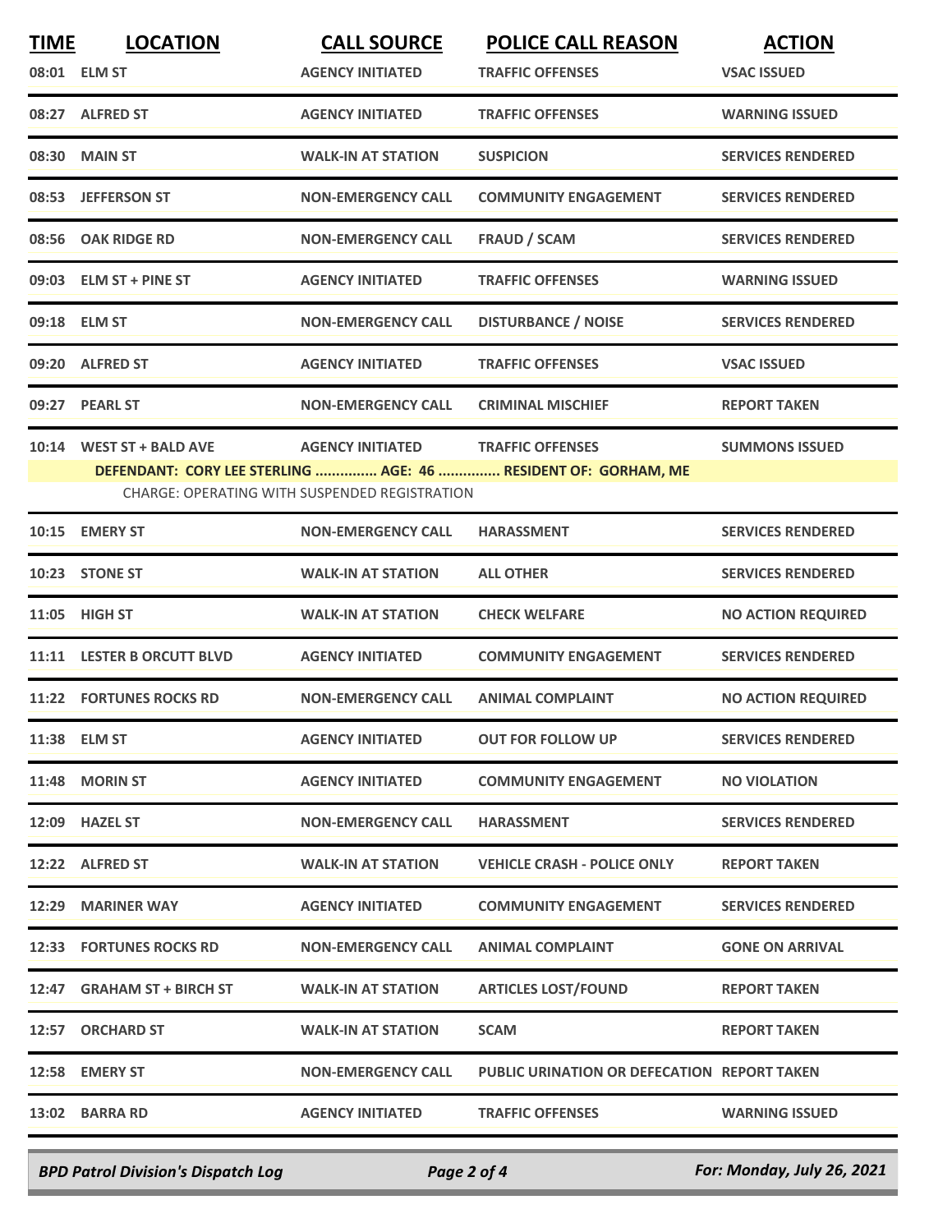| <b>TIME</b> | <b>LOCATION</b>               | <b>CALL SOURCE</b>        | <b>POLICE CALL REASON</b>          | <b>ACTION</b>                |
|-------------|-------------------------------|---------------------------|------------------------------------|------------------------------|
| 13:04       | <b>MARINER WAY</b>            | <b>E-911 CALL</b>         | 911 MISUSE                         | <b>NEGATIVE CONTACT</b>      |
|             | 13:09 BARRA RD                | <b>NON-EMERGENCY CALL</b> | <b>SUSPICION</b>                   | <b>SERVICES RENDERED</b>     |
|             | 13:33 SUMMER ST               | <b>NON-EMERGENCY CALL</b> | <b>CIVIL COMPLAINT</b>             | <b>CIVIL COMPLAINT</b>       |
|             | 13:50 POOL ST                 | <b>NON-EMERGENCY CALL</b> | <b>CRIMINAL MISCHIEF</b>           | <b>REPORT TAKEN</b>          |
| 13:56       | <b>BARRA RD + ALFRED ST</b>   | <b>AGENCY INITIATED</b>   | <b>TRAFFIC OFFENSES</b>            | <b>VSAC ISSUED</b>           |
|             | 14:43 POOL ST                 | <b>AGENCY INITIATED</b>   | <b>OUT FOR FOLLOW UP</b>           | <b>SERVICES RENDERED</b>     |
| 15:15       | <b>MAIN ST</b>                | <b>AGENCY INITIATED</b>   | <b>COMMUNITY ENGAGEMENT</b>        | <b>SERVICES RENDERED</b>     |
| 15:26       | <b>MAIN ST</b>                | <b>AGENCY INITIATED</b>   | <b>COMMUNITY ENGAGEMENT</b>        | <b>SERVICES RENDERED</b>     |
| 15:28       | <b>MAIN ST</b>                | <b>AGENCY INITIATED</b>   | <b>FRAUD / SCAM</b>                | <b>REPORT TAKEN</b>          |
|             | 15:36 GRANITE ST              | <b>WALK-IN AT STATION</b> | <b>ARTICLES LOST/FOUND</b>         | <b>REPORT TAKEN</b>          |
|             | 15:37 STATE ST                | <b>AGENCY INITIATED</b>   | <b>ASSIST OTHER AGENCY</b>         | <b>SERVICES RENDERED</b>     |
| 15:57       | <b>JEFFERSON ST</b>           | <b>E-911 CALL</b>         | <b>CHECK WELFARE</b>               | <b>SERVICES RENDERED</b>     |
| 16:27       | <b>MAIN ST</b>                | <b>AGENCY INITIATED</b>   | <b>COMMUNITY ENGAGEMENT</b>        | <b>SERVICES RENDERED</b>     |
| 16:39       | <b>MAIN ST</b>                | <b>E-911 CALL</b>         | <b>VEHICLE CRASH - POLICE ONLY</b> | <b>SERVICES RENDERED</b>     |
|             | 17:11 WATER ST + SULLIVAN ST  | <b>WALK-IN AT STATION</b> | <b>RECOVERED STOLEN PROPERTY</b>   | <b>VEHICLE TOWED</b>         |
|             | 17:41 HIGH ST                 | <b>NON-EMERGENCY CALL</b> | <b>SUSPICION</b>                   | <b>UNFOUNDED</b>             |
|             | 17:44 ALFRED ST + OLD DOGS LN | <b>NON-EMERGENCY CALL</b> | <b>TRAFFIC LIGHT</b>               | <b>SERVICES RENDERED</b>     |
|             | 17:46 SULLIVAN ST             | <b>NON-EMERGENCY CALL</b> | <b>LITTERING</b>                   | <b>SERVICES RENDERED</b>     |
|             | 17:49 PROSPECT ST             | <b>NON-EMERGENCY CALL</b> | <b>DRUG</b>                        | <b>UNFOUNDED</b>             |
|             | 17:55 POOL ST + ALFRED ST     | <b>AGENCY INITIATED</b>   | <b>COMMUNITY ENGAGEMENT</b>        | <b>SERVICES RENDERED</b>     |
|             | 17:57 ALFRED ST + PRECOURT ST | <b>WALK-IN AT STATION</b> | <b>VEHICLE CRASH - POLICE ONLY</b> | <b>REFERRED OTHER AGENCY</b> |
|             | 18:34 MAY ST                  | <b>AGENCY INITIATED</b>   | <b>COMMUNITY ENGAGEMENT</b>        | <b>SERVICES RENDERED</b>     |
|             | 19:10 SULLIVAN ST             | <b>NON-EMERGENCY CALL</b> | <b>ALL OTHER</b>                   | <b>SERVICES RENDERED</b>     |
|             | 19:42 FIRST ST                | <b>NON-EMERGENCY CALL</b> | <b>DISABLED VEHICLE</b>            | <b>NO ACTION REQUIRED</b>    |
|             | 20:45 MOUNTAIN RD             | <b>AGENCY INITIATED</b>   | <b>TRAFFIC OFFENSES</b>            | <b>WARNING ISSUED</b>        |
|             | 21:10 BOULDER WAY             | <b>AGENCY INITIATED</b>   | <b>TRAFFIC OFFENSES</b>            | <b>NO ACTION REQUIRED</b>    |
|             |                               |                           |                                    |                              |

*BPD Patrol Division's Dispatch Log Page 3 of 4 For: Monday, July 26, 2021*